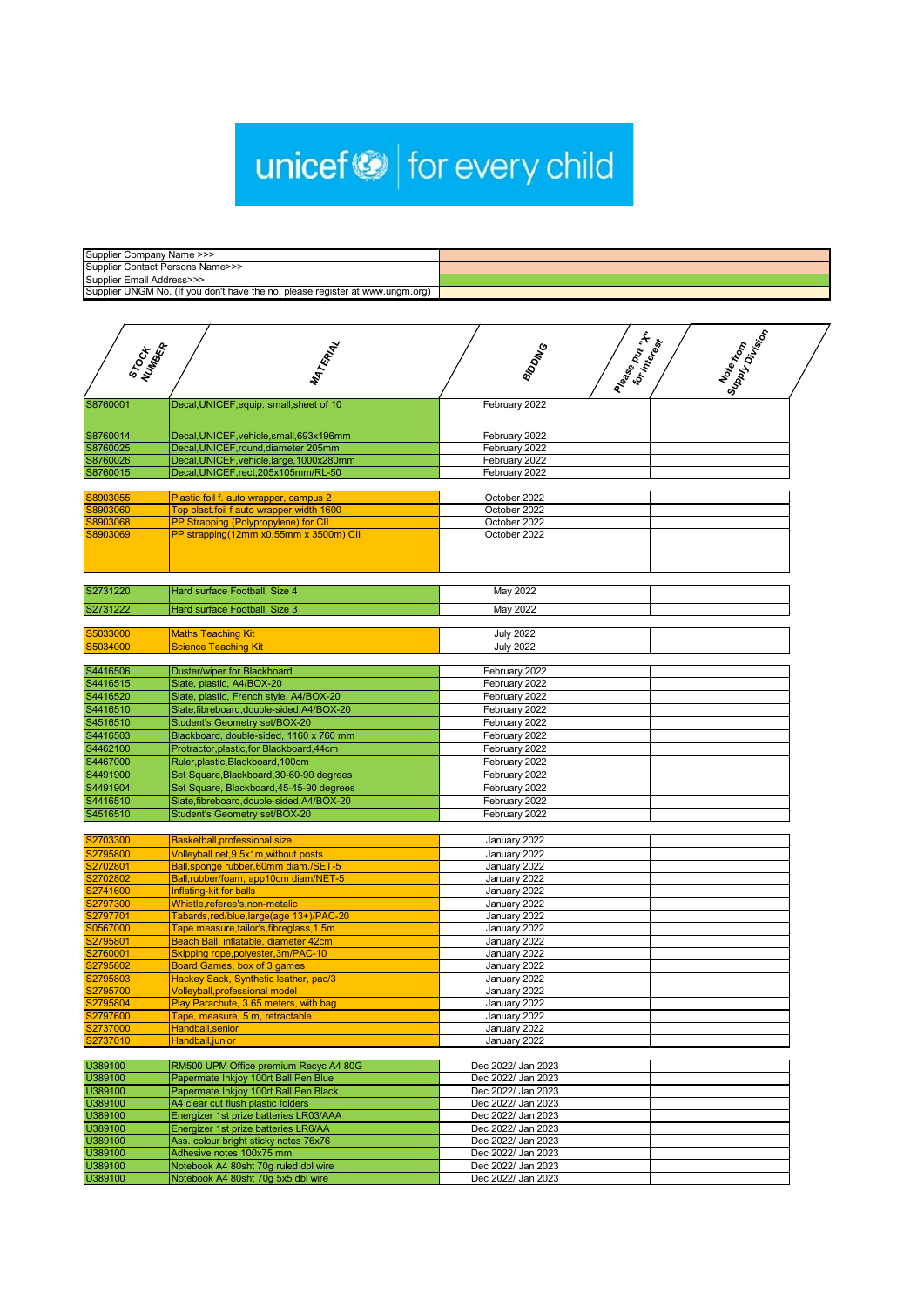## unicef<sup>®</sup> for every child

| U389100  |                                                                       | Dec 2022/ Jan 2023     |  |
|----------|-----------------------------------------------------------------------|------------------------|--|
| U389100  | Spiral pad A5 squared 2 punched<br>Spiral pad A4 ruled 4 punched      | Dec 2022/ Jan 2023     |  |
| U389100  | Notepads A6                                                           | Dec 2022/ Jan 2023     |  |
| U389100  | Calendar Mayland 2100                                                 | Dec 2022/ Jan 2023     |  |
| U389100  | BX100 colour edge blu pocket top opening                              | Dec 2022/ Jan 2023     |  |
| U389100  | Catalogue option                                                      | Dec 2022/ Jan 2023     |  |
|          |                                                                       |                        |  |
| U322000  | Books, brochures, charts and maps                                     | February 2022          |  |
|          |                                                                       |                        |  |
| S1993545 | Book, children's, cardboard                                           | August 2022            |  |
| S2511000 | Memory Game, card/BOX app 16 pairs                                    | August 2022            |  |
| S2512000 | Cubes, wood or plast., coloured, set of 100                           | August 2022            |  |
| S2512015 | Shape-sorter, app. 9 pcs                                              | August 2022            |  |
| S2512025 | Sort & Stack Set, plastic, app. 19 stack                              | August 2022            |  |
| S2521010 | Puzzle Blocks, 6 sides, SET-12                                        | August 2022            |  |
| S2521020 | Board Puzzle, 4-8 pcs w/out pegs                                      | August 2022            |  |
| S2521030 | Jigsaw Puzzle, app. 24 pcs                                            | August 2022            |  |
| S2587010 | Beads, wood, col, /BOX-50                                             | August 2022            |  |
| S2593010 | Building blocks, wood, coloured /set 50                               | August 2022            |  |
| S2521040 | Counting Circle, wood, app. 20 pieces                                 | August 2022            |  |
| S2521060 | Chain Puzzle, wood, coloured, app. 5 pieces                           | August 2022            |  |
| S2535015 | Puppet, hand, diff characters/SET-6                                   | August 2022            |  |
| S2595000 | Animal/people set, wood, col., set of 100                             | August 2022            |  |
| S2512020 | Dominoes, plastic, colourd/SET-28                                     | August 2022            |  |
| S2535010 | Puppet, finger, diff characters/SET-6                                 | August 2022            |  |
|          |                                                                       |                        |  |
| U381000  | <b>Office furniture</b>                                               | May 2022               |  |
| U389100  | <b>Office stationery supplies</b>                                     | May 2022               |  |
| U451000  | Office machines & equipment                                           | May 2022               |  |
| U451000  | <b>Office Machine &amp; Equipment</b>                                 | May 2022               |  |
| S8790300 |                                                                       | <b>June 2022</b>       |  |
| S8790700 | Flag, outdoors, United Nations, 150 x 225cm<br>Flag set, desk, UNICEF | <b>June 2022</b>       |  |
| S8791100 | Banner, UNICEF, 100 x 150cm                                           | <b>June 2022</b>       |  |
| S8791300 | Banner, UNICEF, 150 x 225cm                                           | <b>June 2022</b>       |  |
|          |                                                                       |                        |  |
| S1993320 | <b>Children w/ Disability Guide SIB Kit</b>                           | August 2022            |  |
| S1993321 | <b>Children w/ Disability Guide ECD Kit</b>                           | August 2022            |  |
| S1993322 | <b>Children w/ Disability Guide REC Kit</b>                           | August 2022            |  |
|          |                                                                       |                        |  |
| S5034001 | <b>Adolescent Kit</b>                                                 | August /September 2022 |  |
|          |                                                                       |                        |  |
| U385000  | <b>Play materials</b>                                                 | Dec 2022/ Jan          |  |
|          |                                                                       | /Feb 2023              |  |
|          |                                                                       |                        |  |
| S8794304 | UNICEF T-shirt, long, Female, S                                       | Quarter 1/2022         |  |
| S8794305 | UNICEF T-shirt, long, Female, M                                       | Quarter 1/2022         |  |
| S8794306 | UNICEF T-shirt, long, Female, L                                       | Quarter 1/2022         |  |
| S8794307 | UNICEF T-shirt, long, Female, XL                                      | Quarter 1/2022         |  |
| S8794308 | <b>UNICEF T-shirt, Female, V-neck, S</b>                              | Quarter 1/2022         |  |
| S8794309 | UNICEF T-shirt, Female, V-neck, M                                     | Quarter 1/2022         |  |
|          |                                                                       |                        |  |

| 158794310 | UNICEF 1-Shirt, Female, V-neck, L         | Quarter 1/2022 |  |
|-----------|-------------------------------------------|----------------|--|
| S8794311  | <b>UNICEF T-shirt, Female, V-neck, XL</b> | Quarter 1/2022 |  |
| S8794312  | UNICEF T-shirt, long, Male, S             | Quarter 1/2022 |  |
| S8794313  | <b>UNICEF T-shirt, long, Male, M</b>      | Quarter 1/2022 |  |
| S8794314  | <b>UNICEF T-shirt, long, Male, L</b>      | Quarter 1/2022 |  |
| S8794315  | UNICEF T-shirt, long, Male, XL            | Quarter 1/2022 |  |
| S8794101  | Cap, UNICEF, baseball, cyan blue, cotton  | Quarter 1/2022 |  |
| S8794208  | UNICEF T-shirt, cyan blue, cotton, S      | Quarter 1/2022 |  |
| S8794209  | UNICEF T-shirt, cyan blue, cotton, M      | Quarter 1/2022 |  |
| S8794210  | UNICEF T-shirt, cyan blue, cotton, L      | Quarter 1/2022 |  |
| S8794211  | UNICEF T-shirt, cyan blue, cotton, XL     | Quarter 1/2022 |  |
| S8794445  | Safari Vest, 100% cotton, w/logo, size S  | Quarter 1/2022 |  |
| S8794446  | Safari Vest, 100% cotton, w/logo, size M  | Quarter 1/2022 |  |
| S8794447  | Safari Vest, 100% cotton, w/logo, size L  | Quarter 1/2022 |  |
| S8794448  | Safari Vest, 100% cotton, w/logo, size XL | Quarter 1/2022 |  |
| S8794601  | Armband, Education, cyan blue, cloth.     | Quarter 1/2022 |  |
| S8794304  | UNICEF T-shirt, long, Female, S           | Quarter 1/2022 |  |
| S8794305  | UNICEF T-shirt, long, Female, M           | Quarter 1/2022 |  |
| S8794306  | UNICEF T-shirt, long, Female, L           | Quarter 1/2022 |  |
| S8794307  | UNICEF T-shirt, long, Female, XL          | Quarter 1/2022 |  |
| S8794308  | UNICEF T-shirt, Female, V-neck, S         | Quarter 1/2022 |  |
| S8794309  | UNICEF T-shirt, Female, V-neck, M         | Quarter 1/2022 |  |
| S8794310  | <b>UNICEF T-shirt, Female, V-neck, L</b>  | Quarter 1/2022 |  |